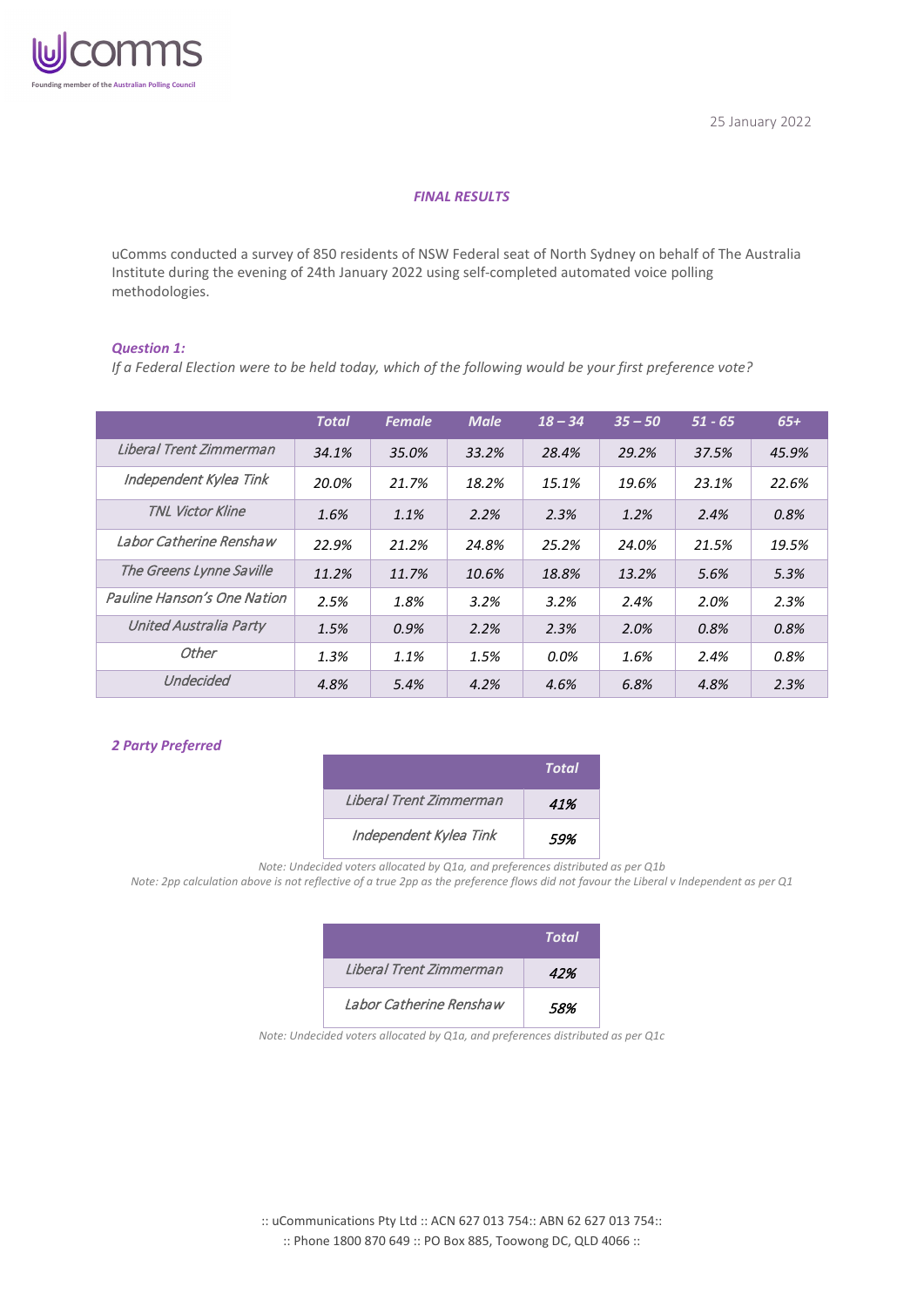

#### *Question 1a:*

*Being undecided to which of the following do you have even a slight leaning?*

|                             | Total |
|-----------------------------|-------|
| Liberal Trent Zimmerman     | 30.0% |
| Independent Kylea Tink      | 27.5% |
| <b>TNL Victor Kline</b>     | 0.0%  |
| Labor Catherine Renshaw     | 5.0%  |
| The Greens Lynne Saville    | 2.5%  |
| Pauline Hanson's One Nation | 5.0%  |
| United Australia Party      | 7.5%  |
| Other                       | 22.5% |

*Note: Only respondents who answered "Undecided" in Question 1 were asked Question 1a*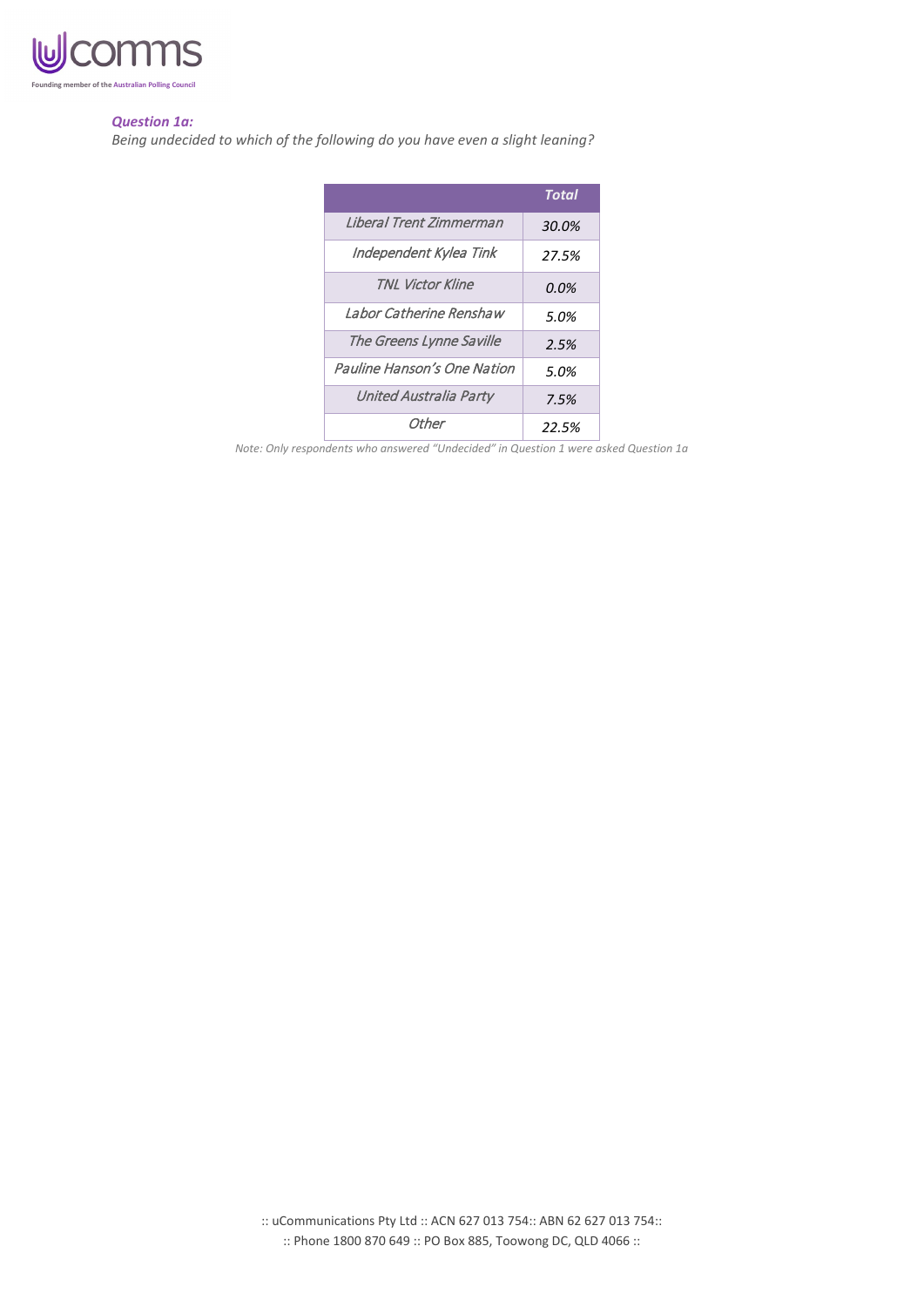

## *Question 1b:*

*Which of the following two parties would you preference higher?*

|                         | Total |
|-------------------------|-------|
| Liberal Trent Zimmerman | 13.1% |
| Independent Kylea Tink  | 86.9% |

*Note: Only respondents who didn't answer 'Liberal Trent Zimmerman' or 'Independent Kylea Tink' In Question 1 and 1a were included in Question 1b*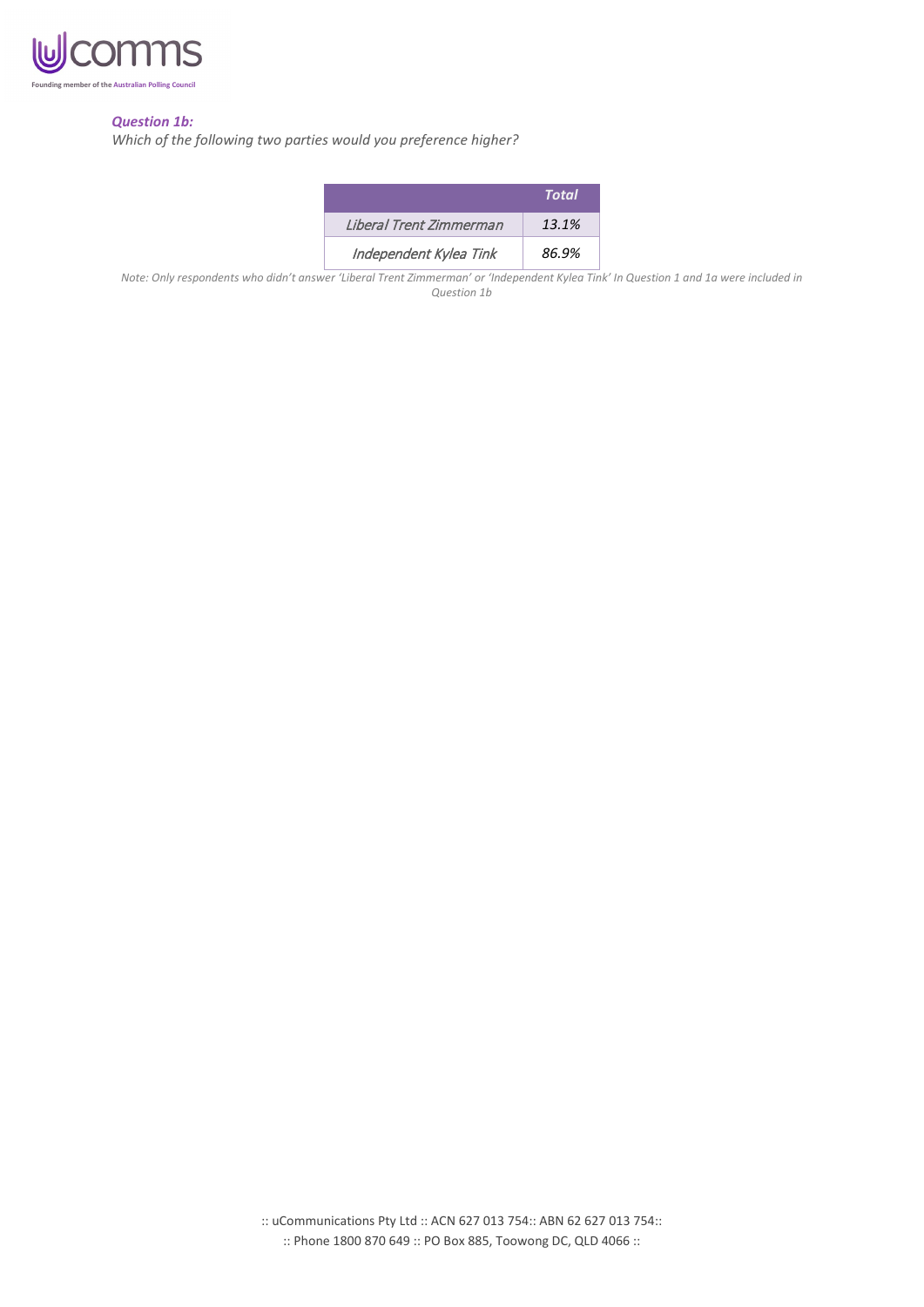

## *Question 1c:*

*Which of the following two parties would you preference higher?*

|                         | Total |
|-------------------------|-------|
| Liberal Trent Zimmerman | 10.2% |
| Labor Catherine Renshaw | 89.8% |

*Note: Only respondents who didn't answer 'Liberal Trent Zimmerman' or 'Labor Catherine Renshaw' In Question 1, 1a and 1b were included in Question 1c*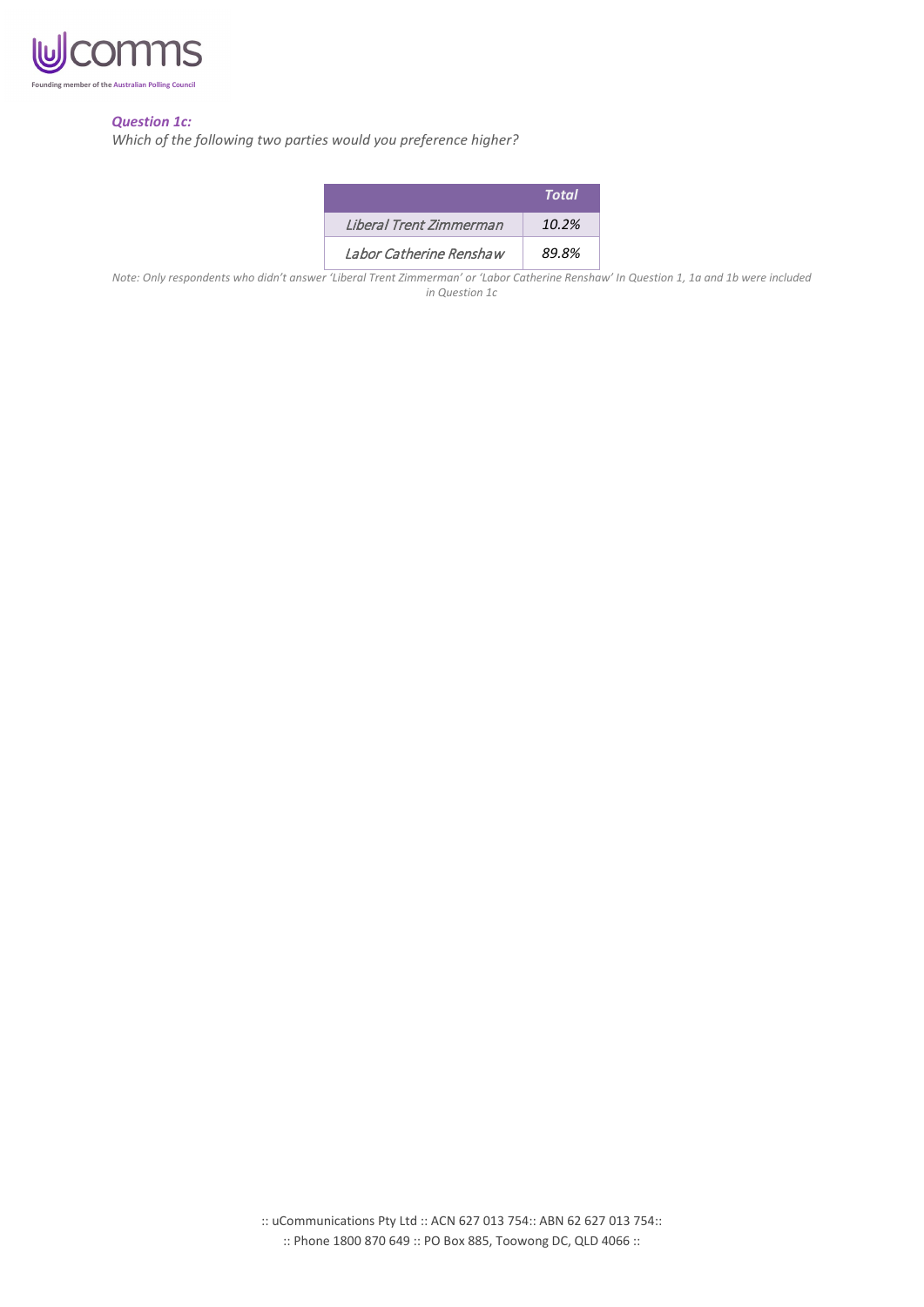

#### *Question 2:*

*Over recent years, \$84 million has been cut from the operational budget of the Australian Broadcasting Corporation, the ABC.*

*Would you support or oppose restoring that funding to the ABC?*

|                          | <b>Total</b> | <b>Female</b> | <b>Male</b> | $18 - 34$ | $35 - 50$ | $51 - 65$ | $65+$ |
|--------------------------|--------------|---------------|-------------|-----------|-----------|-----------|-------|
| <b>Strongly support</b>  | 49.7%        | 50.0%         | 49.4%       | 53.9%     | 45.8%     | 47.4%     | 53.4% |
| <b>Support</b>           | 17.6%        | 18.0%         | 17.2%       | 14.7%     | 20.1%     | 17.9%     | 18.0% |
| <b>Oppose</b>            | 11.8%        | 13.5%         | 9.8%        | 9.7%      | 12.0%     | 12.0%     | 14.3% |
| <b>Strongly oppose</b>   | 16.1%        | 12.8%         | 19.7%       | 17.1%     | 15.3%     | 18.3%     | 12.0% |
| <b>Unsure/Don't know</b> | 4.8%         | 5.6%          | 3.9%        | 4.6%      | 6.8%      | 4.4%      | 2.3%  |

|                          | <b>Total</b> | LIB   | <b>IKT</b> | <b>TNL</b> | LAB   | <b>GRE</b> | <b>PHON</b> | <b>UAP</b> | <b>OTH</b> | <b>UND</b> |
|--------------------------|--------------|-------|------------|------------|-------|------------|-------------|------------|------------|------------|
| <b>Strongly support</b>  | 49.7%        | 15.9% | 70.0%      | 53.3%      | 77.9% | 83.3%      | $0.0\%$     | 25.0%      | 30.0%      | 26.8%      |
| <b>Support</b>           | 17.6%        | 21.4% | 17.6%      | 26.7%      | 13.8% | 13.5%      | 9.5%        | 16.7%      | 30.0%      | 19.5%      |
| <b>Oppose</b>            | 11.8%        | 26.6% | 4.7%       | 0.0%       | 1.5%  | $0.0\%$    | 9.5%        | 0.0%       | 10.0%      | 22.0%      |
| <b>Strongly oppose</b>   | 16.1%        | 30.3% | 6.5%       | 20.0%      | 3.1%  | $0.0\%$    | 76.2%       | 58.3%      | 30.0%      | 4.9%       |
| <b>Unsure/Don't know</b> | 4.8%         | 5.9%  | 1.2%       | 0.0%       | 3.6%  | 3.1%       | 4.8%        | 0.0%       | 0.0%       | 26.8%      |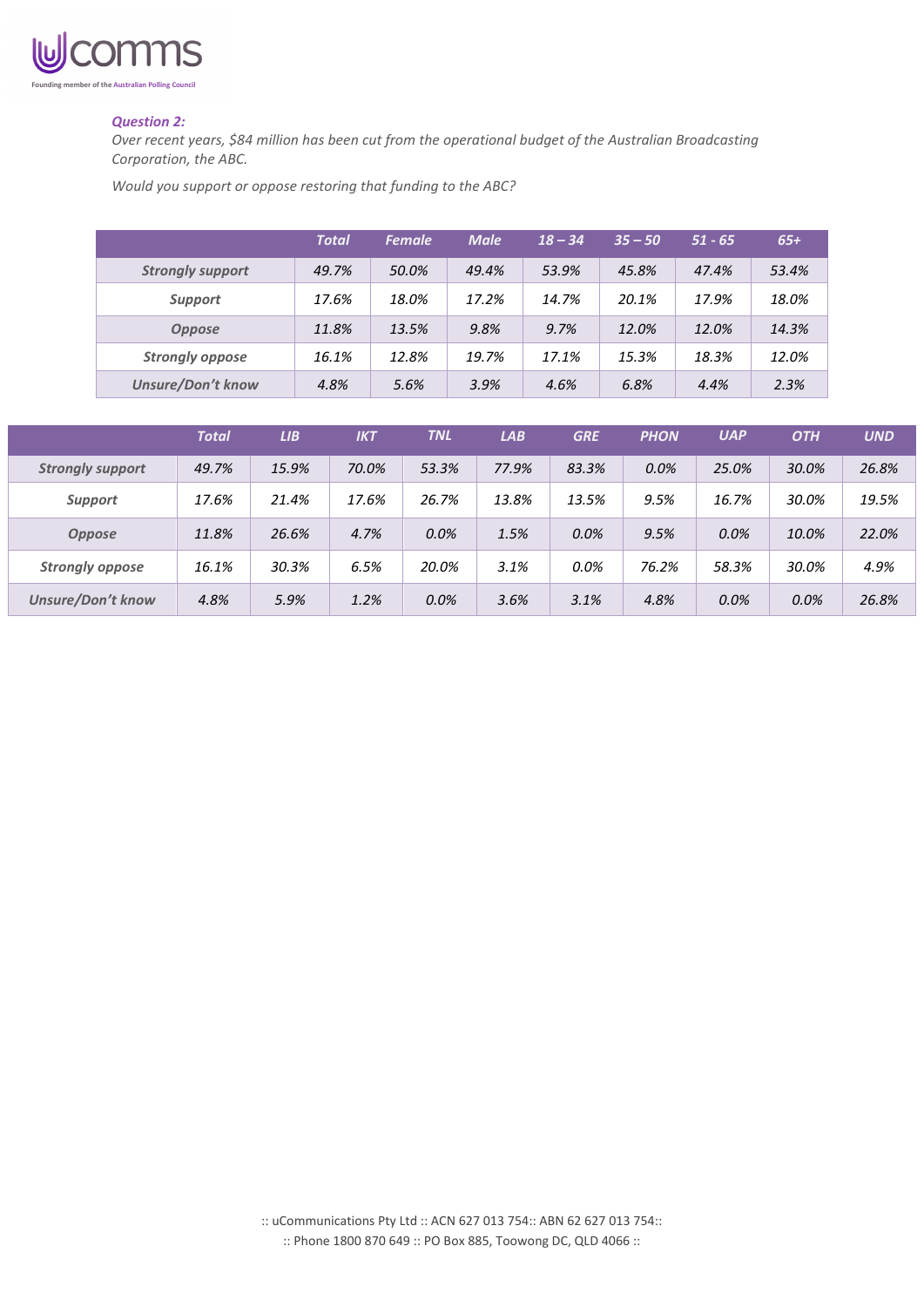

### *Question 3:*

*Currently, the national broadcasters ABC and SBS are funded on a three-year cycle. Some argue that a five-year funding cycle would give the national broadcasters more certainty and independence from government pressure.* 

*Would you support or oppose the national broadcasters being funded on a five-year cycle?*

|                          | <b>Total</b> | <b>Female</b> | <b>Male</b> | $18 - 34$ | $35 - 50$ | $51 - 65$ | $65+$ |
|--------------------------|--------------|---------------|-------------|-----------|-----------|-----------|-------|
| <b>Strongly support</b>  | 47.4%        | 47.9%         | 46.9%       | 41.0%     | 50.2%     | 48.8%     | 50.4% |
| <b>Support</b>           | 20.5%        | 21.2%         | 19.7%       | 24.9%     | 17.7%     | 18.7%     | 21.4% |
| <b>Oppose</b>            | 10.2%        | 11.3%         | 9.1%        | 8.8%      | 10.0%     | 9.5%      | 14.5% |
| <b>Strongly oppose</b>   | 14.4%        | 11.5%         | 17.4%       | 16.6%     | 13.3%     | 15.9%     | 10.7% |
| <b>Unsure/Don't know</b> | 7.5%         | 8.1%          | 6.9%        | 8.8%      | 8.8%      | 7.1%      | 3.1%  |

|                          | <b>Total</b> | LIB   | <b>IKT</b> | <b>TNL</b> | LAB   | <b>GRE</b> | <b>PHON</b> | <b>UAP</b> | <b>OTH</b> | <b>UND</b> |
|--------------------------|--------------|-------|------------|------------|-------|------------|-------------|------------|------------|------------|
| <b>Strongly support</b>  | 47.4%        | 21.3% | 63.5%      | 46.7%      | 68.6% | 81.1%      | 0.0%        | 15.4%      | 33.3%      | 28.6%      |
| <b>Support</b>           | 20.5%        | 17.5% | 22.9%      | 33.3%      | 24.2% | 15.8%      | 25.0%       | 7.7%       | 11.1%      | 21.4%      |
| <b>Oppose</b>            | 10.2%        | 23.0% | 4.1%       | 0.0%       | 2.6%  | 1.1%       | 5.0%        | 7.7%       | 0.0%       | 9.5%       |
| <b>Strongly oppose</b>   | 14.4%        | 28.5% | 4.7%       | 20.0%      | 0.5%  | 1.1%       | 65.0%       | 46.2%      | 33.3%      | 11.9%      |
| <b>Unsure/Don't know</b> | 7.5%         | 9.6%  | 4.7%       | 0.0%       | 4.1%  | 1.1%       | 5.0%        | 23.1%      | 22.2%      | 28.6%      |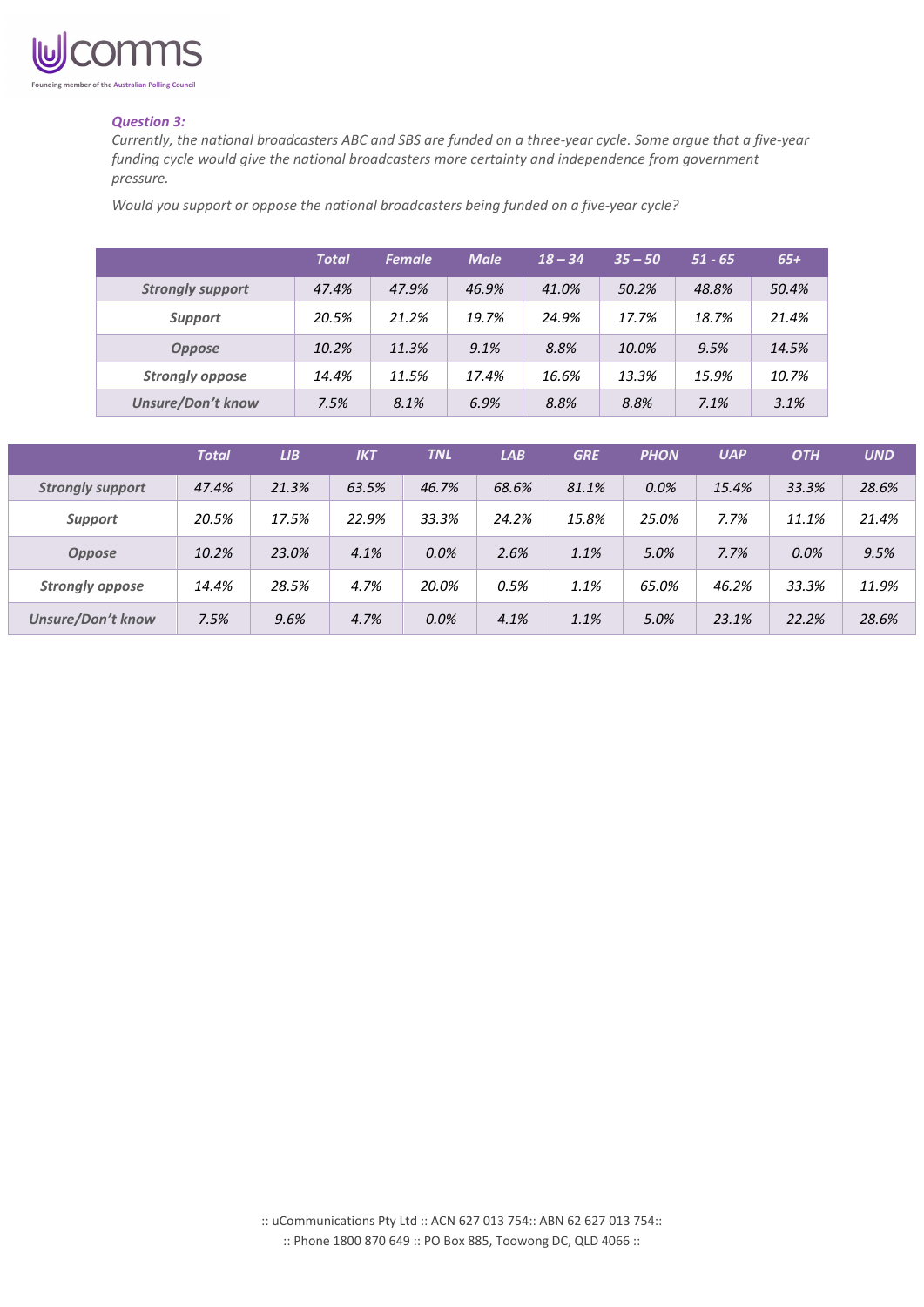

#### *Question 4:*

*The ABC Board is responsible for the ABC's operations. When a vacancy arises, the Government can make a unilateral decision about who to appoint as a new ABC board member.* 

*Would you support or oppose changing the board appointment process so that the Government must choose new ABC board members only from those nominated by a committee with members from all parties?*

|                          | <b>Total</b> | <b>Female</b> | <b>Male</b> | $18 - 34$ | $35 - 50$ | $51 - 65$ | $65+$ |
|--------------------------|--------------|---------------|-------------|-----------|-----------|-----------|-------|
| <b>Strongly support</b>  | 49.8%        | 47.5%         | 52.3%       | 45.9%     | 50.6%     | 52.2%     | 50.8% |
| <b>Support</b>           | 20.8%        | 22.9%         | 18.7%       | 15.6%     | 23.7%     | 20.3%     | 25.0% |
| <b>Oppose</b>            | 8.7%         | 8.4%          | 9.1%        | 12.4%     | 6.8%      | 6.8%      | 9.8%  |
| <b>Strongly oppose</b>   | 10.7%        | 8.6%          | 13.0%       | 12.8%     | 9.2%      | 11.6%     | 8.3%  |
| <b>Unsure/Don't know</b> | 9.9%         | 12.7%         | 6.9%        | 13.3%     | 9.6%      | 9.2%      | 6.1%  |

|                         | <b>Total</b> | LIB   | <b>IKT</b> | <b>TNL</b> | LAB   | <b>GRE</b> | <b>PHON</b> | <b>UAP</b> | <b>OTH</b> | <b>UND</b> |
|-------------------------|--------------|-------|------------|------------|-------|------------|-------------|------------|------------|------------|
| <b>Strongly support</b> | 49.8%        | 25.2% | 74.6%      | 57.1%      | 64.3% | 61.9%      | 20.0%       | 61.5%      | 30.0%      | 37.2%      |
| <b>Support</b>          | 20.8%        | 24.5% | 13.6%      | 35.7%      | 24.5% | 14.4%      | 20.0%       | 15.4%      | 30.0%      | 18.6%      |
| <b>Oppose</b>           | 8.7%         | 16.2% | 4.1%       | 0.0%       | 3.6%  | 7.2%       | 5.0%        | 0.0%       | 10.0%      | 11.6%      |
| <b>Strongly oppose</b>  | 10.7%        | 22.1% | 3.0%       | 7.1%       | 2.0%  | 2.1%       | 45.0%       | 7.7%       | 20.0%      | 7.0%       |
| Unsure/Don't know       | 9.9%         | 12.1% | 4.7%       | 0.0%       | 5.6%  | 14.4%      | 10.0%       | 15.4%      | 10.0%      | 25.6%      |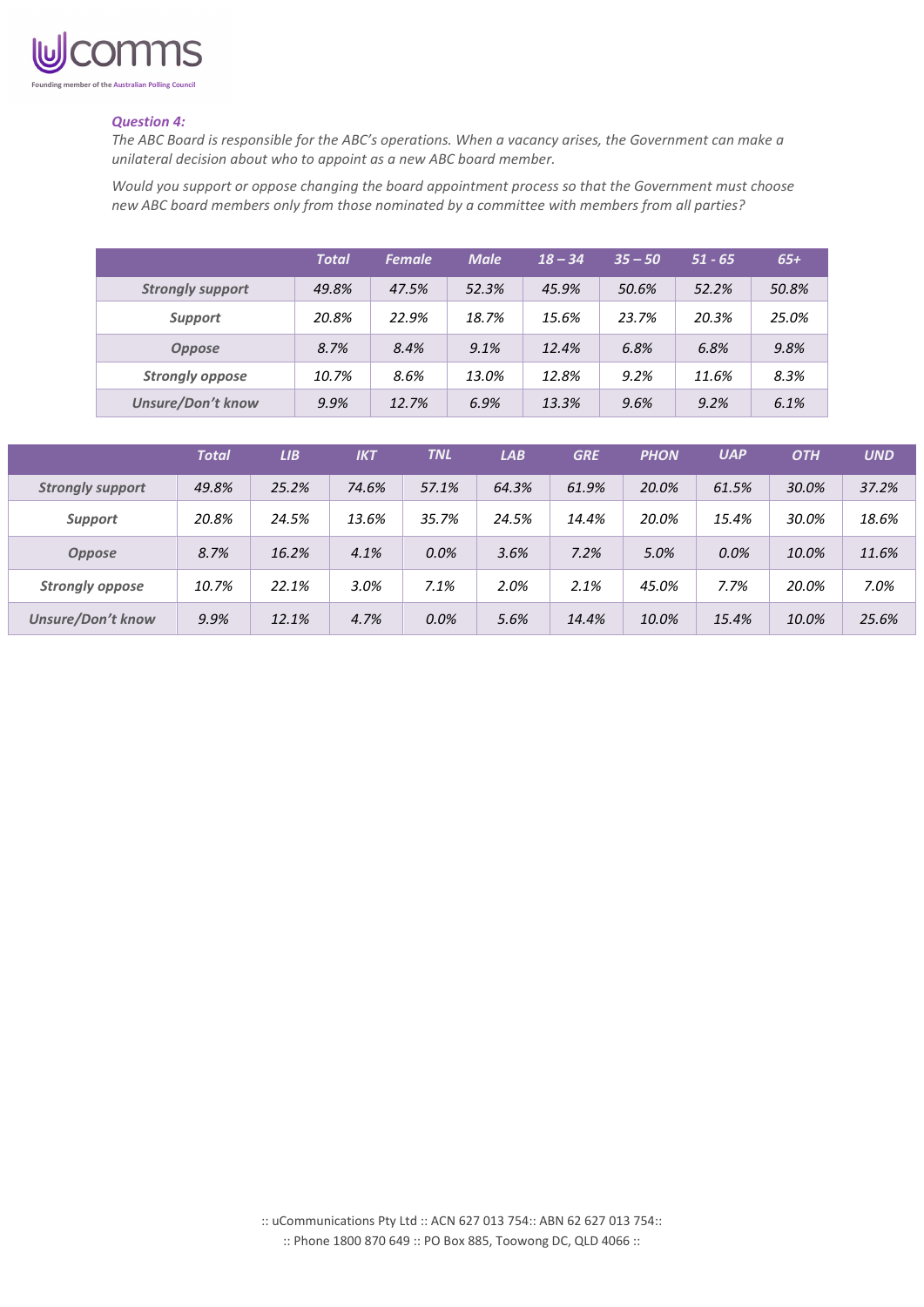

### *Question 5:*

*Thinking of the upcoming federal election, would you be more or less likely to vote for a candidate who advocates for an independent, well-resourced ABC?*

|                                    | <b>Total</b> | <b>Female</b> | <b>Male</b> | $18 - 34$ | $35 - 50$ | $51 - 65$ | $65+$ |
|------------------------------------|--------------|---------------|-------------|-----------|-----------|-----------|-------|
| <b>Much more likely</b>            | 51.5%        | 53.4%         | 49.4%       | 55.5%     | 46.2%     | 51.4%     | 54.5% |
| Somewhat more likely               | 13.7%        | 13.3%         | 14.0%       | 12.8%     | 13.9%     | 13.9%     | 13.6% |
| <b>Neither more or less likely</b> | 15.9%        | 14.9%         | 17.0%       | 9.6%      | 19.9%     | 18.3%     | 14.4% |
| <b>Somewhat less likely</b>        | 7.1%         | 5.0%          | 9.3%        | 10.1%     | 6.0%      | 6.4%      | 6.1%  |
| <b>Much less likely</b>            | 9.5%         | 10.6%         | 8.4%        | 10.1%     | 11.2%     | 7.6%      | 9.1%  |
| Unsure/Don't know                  | 2.4%         | 2.7%          | 2.0%        | 1.8%      | 2.8%      | 2.4%      | 2.3%  |

|                                              | <b>Total</b> | LIB   | <b>IKT</b> | <b>TNL</b> | LAB   | <b>GRE</b> | <b>PHON</b> | <b>UAP</b> | <b>OTH</b> | <b>UND</b> |
|----------------------------------------------|--------------|-------|------------|------------|-------|------------|-------------|------------|------------|------------|
| <b>Much more likely</b>                      | 51.5%        | 22.4% | 70.2%      | 60.0%      | 74.4% | 75.0%      | 33.3%       | 38.5%      | 30.0%      | 31.0%      |
| Somewhat more likely                         | 13.7%        | 11.7% | 15.2%      | 0.0%       | 13.8% | 14.6%      | $0.0\%$     | 15.4%      | 20.0%      | 26.2%      |
| <b>Neither more or less</b><br><b>likely</b> | 15.9%        | 27.6% | 8.2%       | 26.7%      | 8.7%  | 8.3%       | 14.3%       | 0.0%       | 30.0%      | 16.7%      |
| <b>Somewhat less likely</b>                  | 7.1%         | 16.6% | 1.8%       | 6.7%       | 0.5%  | $0.0\%$    | 14.3%       | 15.4%      | $0.0\%$    | 2.4%       |
| <b>Much less likely</b>                      | 9.5%         | 18.6% | 4.1%       | 6.7%       | 2.1%  | $0.0\%$    | 28.6%       | 23.1%      | 20.0%      | 11.9%      |
| Unsure/Don't know                            | 2.4%         | 3.1%  | 0.6%       | 0.0%       | 0.5%  | 2.1%       | 9.5%        | 7.7%       | 0.0%       | 11.9%      |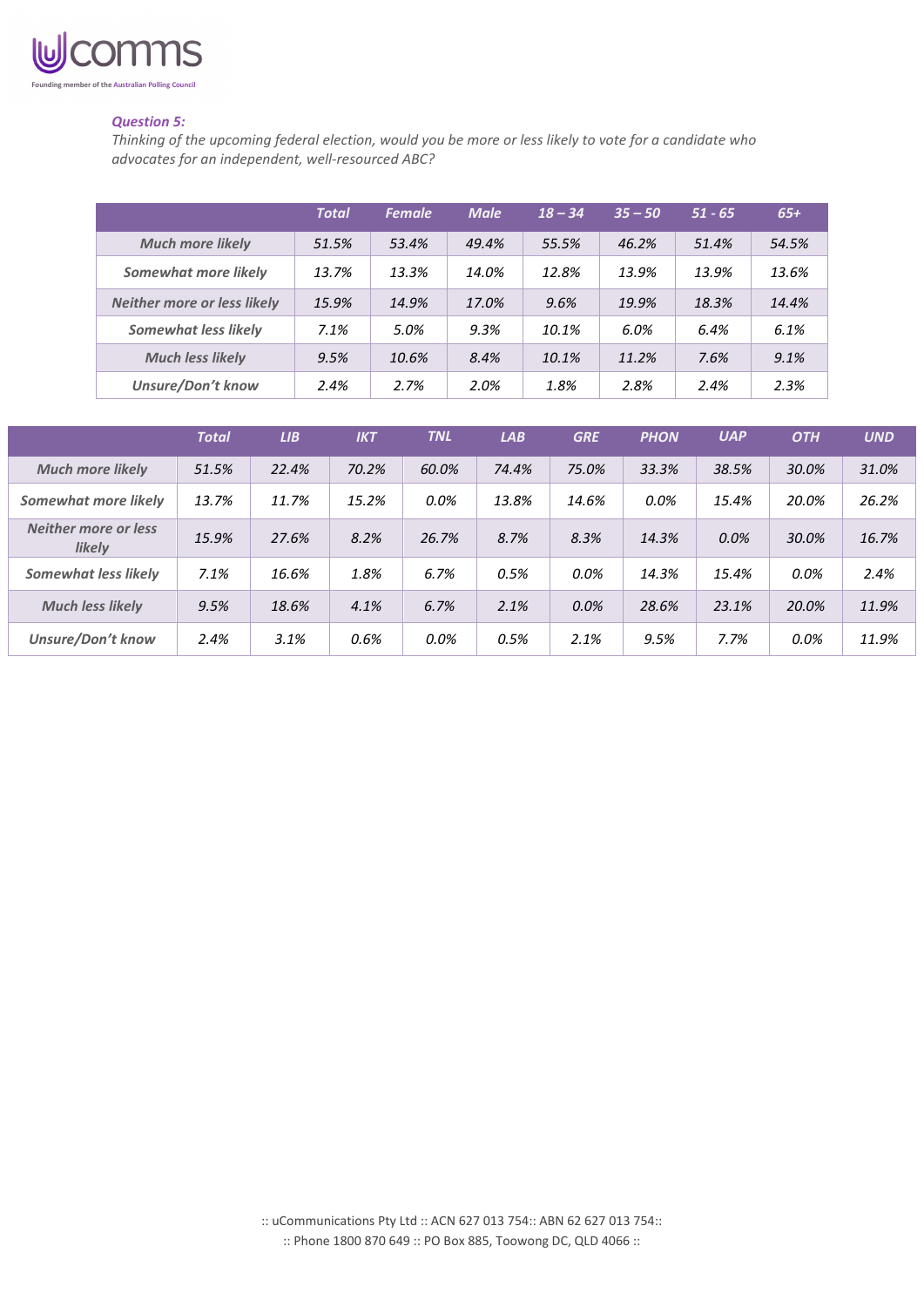

## *Question 6:*

*Do you agree or disagree with the following statement? "The ABC needs a boost to long term funding."*

|                          | <b>Total</b> | <b>Female</b> | <b>Male</b> | $18 - 34$ | $35 - 50$ | $51 - 65$ | $65+$ |
|--------------------------|--------------|---------------|-------------|-----------|-----------|-----------|-------|
| <b>Strongly Agree</b>    | 45.1%        | 45.9%         | 44.1%       | 46.3%     | 39.6%     | 47.2%     | 49.3% |
| Agree                    | 18.0%        | 18.7%         | 17.2%       | 14.7%     | 20.0%     | 18.7%     | 18.7% |
| <b>Disagree</b>          | 9.9%         | 10.1%         | 9.6%        | 6.9%      | 12.8%     | 8.7%      | 11.2% |
| <b>Strongly disagree</b> | 19.5%        | 16.4%         | 22.8%       | 26.1%     | 18.0%     | 17.9%     | 14.2% |
| <b>Unsure/Don't know</b> | 7.6%         | 8.8%          | 6.4%        | 6.0%      | 9.6%      | 7.5%      | 6.7%  |

|                          | <b>Total</b> | LIB   | <b>IKT</b> | <b>TNL</b> | LAB   | <b>GRE</b> | <b>PHON</b> | <b>UAP</b> | <b>OTH</b> | <b>UND</b> |
|--------------------------|--------------|-------|------------|------------|-------|------------|-------------|------------|------------|------------|
| <b>Strongly Agree</b>    | 45.1%        | 13.4% | 65.3%      | 53.3%      | 72.2% | 75.0%      | 0.0%        | 23.1%      | 11.1%      | 20.9%      |
| Agree                    | 18.0%        | 16.5% | 18.8%      | 26.7%      | 18.6% | 18.8%      | 5.0%        | 15.4%      | 33.3%      | 25.6%      |
| <b>Disagree</b>          | 9.9%         | 20.6% | 4.1%       | 0.0%       | 3.6%  | $0.0\%$    | 10.0%       | 7.7%       | 11.1%      | 14.0%      |
| <b>Strongly disagree</b> | 19.5%        | 39.5% | 4.7%       | 20.0%      | 1.0%  | 1.0%       | 85.0%       | 53.8%      | 33.3%      | 20.9%      |
| <b>Unsure/Don't know</b> | 7.6%         | 10.0% | 7.1%       | 0.0%       | 4.6%  | 5.2%       | 0.0%        | 0.0%       | 11.1%      | 18.6%      |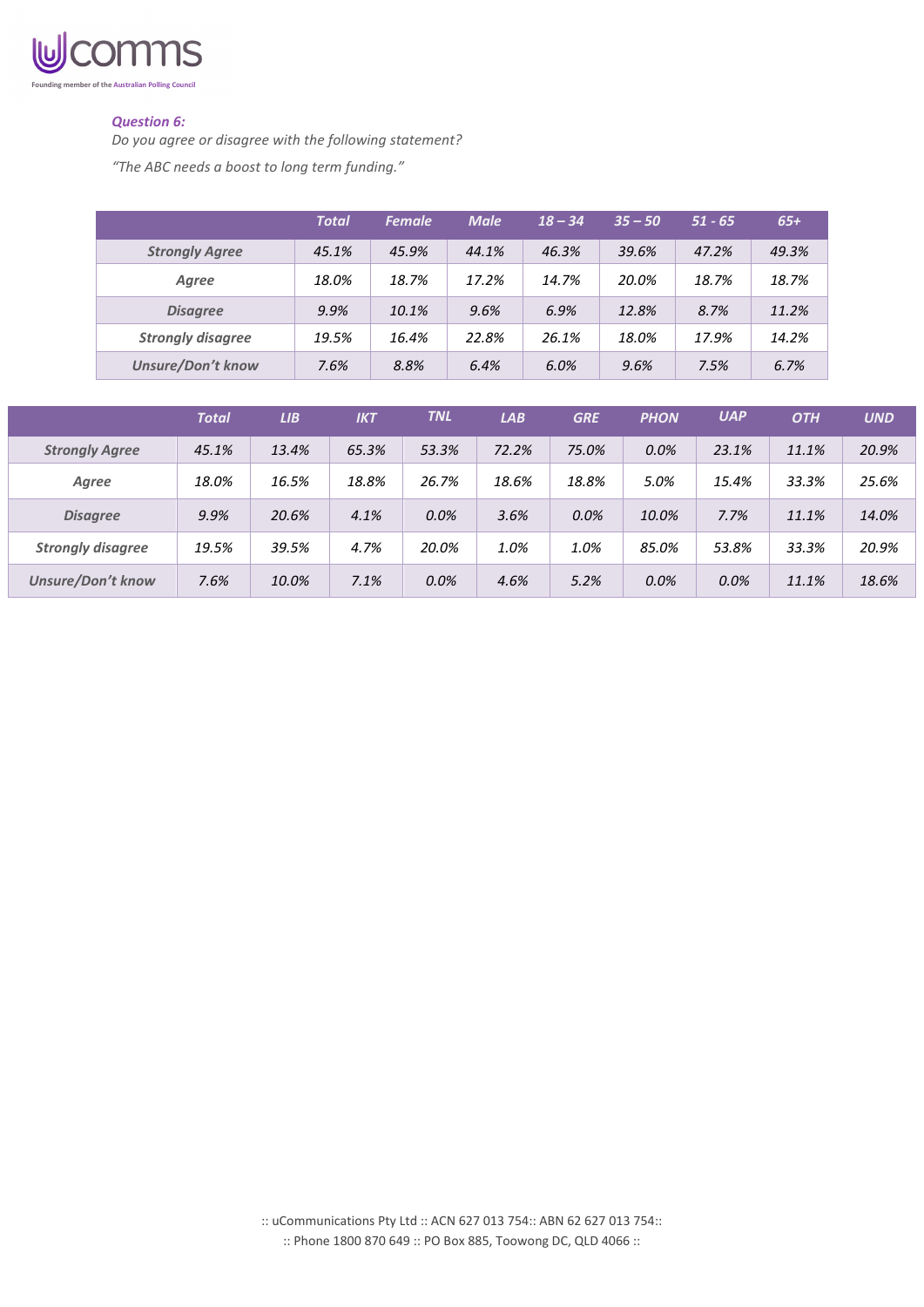

### *Question 7:*

*Do you agree or disagree with the following statement? "A strong, independent ABC is critical to a healthy democracy."*

|                          | <b>Total</b> | <b>Female</b> | <b>Male</b> | $18 - 34$ | $35 - 50$ | $51 - 65$ | $65+$ |
|--------------------------|--------------|---------------|-------------|-----------|-----------|-----------|-------|
| <b>Strongly Agree</b>    | 62.6%        | 64.0%         | 61.2%       | 61.9%     | 59.8%     | 63.9%     | 66.2% |
| <b>Agree</b>             | 16.8%        | 16.2%         | 17.4%       | 14.2%     | 19.3%     | 16.7%     | 16.5% |
| <b>Disagree</b>          | 6.0%         | 4.3%          | 7.9%        | 4.1%      | 6.8%      | 6.7%      | 6.0%  |
| <b>Strongly disagree</b> | 11.4%        | 10.6%         | 12.3%       | 15.1%     | 11.6%     | 9.9%      | 8.3%  |
| <b>Unsure/Don't know</b> | 3.2%         | 5.0%          | 1.2%        | 4.6%      | 2.4%      | 2.8%      | 3.0%  |

|                          | <b>Total</b> | LIB   | <b>IKT</b> | <b>TNL</b> | LAB   | <b>GRE</b> | <b>PHON</b> | <b>UAP</b> | <b>OTH</b> | <b>UND</b> |
|--------------------------|--------------|-------|------------|------------|-------|------------|-------------|------------|------------|------------|
| <b>Strongly Agree</b>    | 62.6%        | 36.1% | 85.2%      | 78.6%      | 81.5% | 82.3%      | 28.6%       | 50.0%      | 60.0%      | 38.1%      |
| Agree                    | 16.8%        | 23.4% | 7.7%       | 7.1%       | 15.9% | 13.5%      | 9.5%        | 8.3%       | 0.0%       | 31.0%      |
| <b>Disagree</b>          | 6.0%         | 12.0% | 3.0%       | 0.0%       | 1.0%  | 0.0%       | 14.3%       | 8.3%       | 10.0%      | 9.5%       |
| <b>Strongly disagree</b> | 11.4%        | 23.4% | 1.8%       | 14.3%      | 1.0%  | 1.0%       | 42.9%       | 33.3%      | 30.0%      | 11.9%      |
| Unsure/Don't know        | 3.2%         | 5.2%  | 2.4%       | 0.0%       | 0.5%  | 3.1%       | 4.8%        | 0.0%       | 0.0%       | 9.5%       |

*This survey was conducted using phone survey methodology among 850 voters. Telephone numbers and the person within the household were selected at random. The results have been weighted by gender, age, and state population to reflect the population according to ABS figures. Please note that due to rounding, not all tables necessarily total 100% and subtotals may also vary. Copyright uCommunications Pty Ltd.*

> :: uCommunications Pty Ltd :: ACN 627 013 754:: ABN 62 627 013 754:: :: Phone 1800 870 649 :: PO Box 885, Toowong DC, QLD 4066 ::